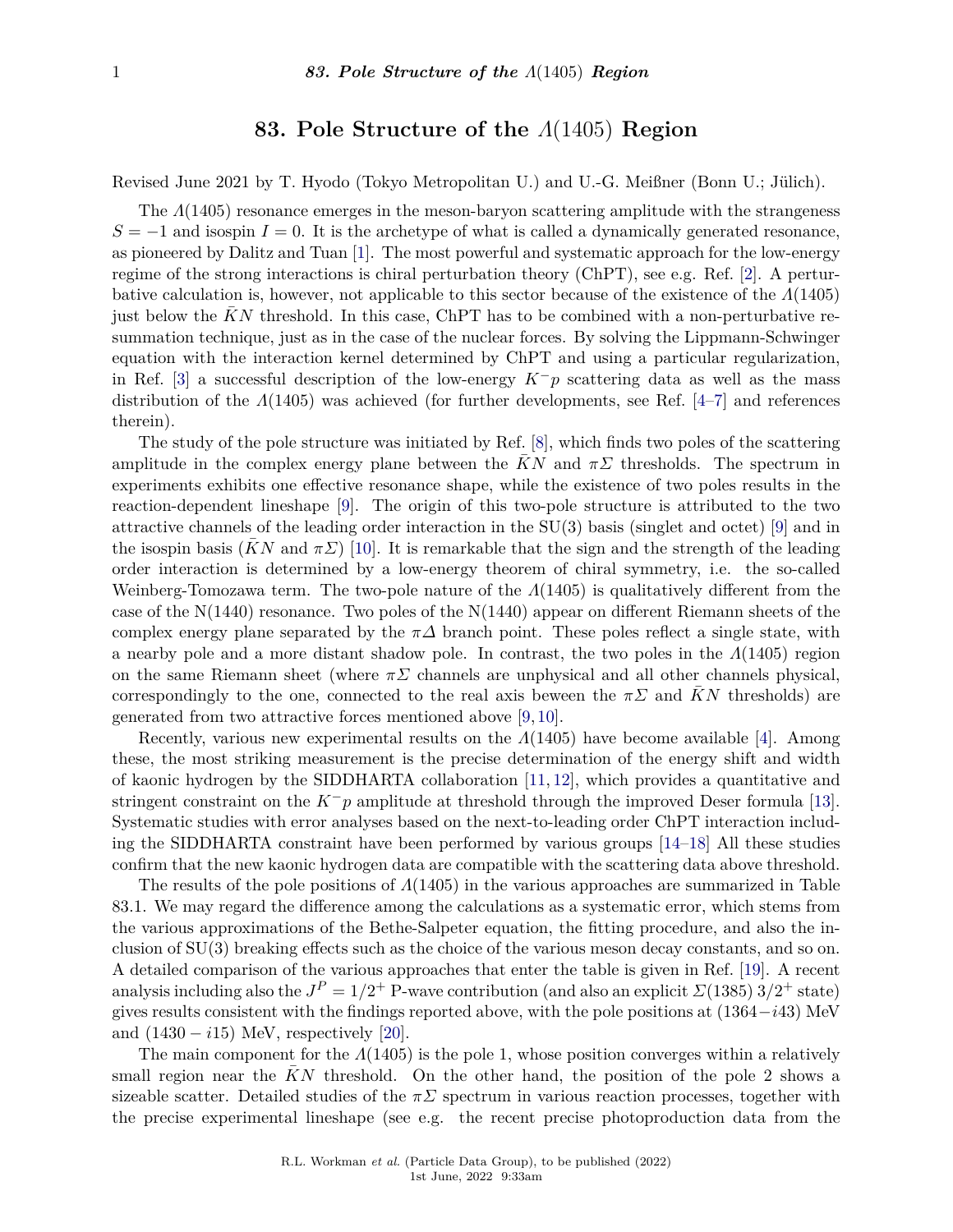LEPS collaboration [\[21\]](#page-2-2) and from the CLAS collaboration [\[22,](#page-2-3) [23\]](#page-2-4), electroproduction data from the CLAS collaboration [\[24\]](#page-2-5), and proton-proton collision data from COSY [\[25\]](#page-2-6) and the HADES collaboration [\[26\]](#page-2-7)), will shed light on the position of the second pole. The  $\pi\Sigma$  spectra from the CLAS data are analyzed in Ref. [\[27\]](#page-2-8) and Ref. [\[18\]](#page-1-12). It was shown in Ref. [\[18\]](#page-1-12) that several solutions, which agree with the scattering data, are ruled out if confronted with the recent CLAS data. The remaining solutions are collected as solution  $#2$  and solution  $#4$  in Table 83.1. The HADES data are analyzed in Ref. [\[28\]](#page-2-9) and Ref [\[29\]](#page-2-10). Although the result of the pole found in Ref. [\[28\]](#page-2-9) is not compatible with other results, the authors of Ref. [\[29\]](#page-2-10) invoke the anomalous triangle singularity mechanism to argue that the invariant mass distribution of the  $\pi \Sigma$  system is found at lower masses than in other reactions. It is thus desirable to perform more comprehensive analyses of *πΣ* spectra together with the systematic error analysis of the scattering data.

**Table 83.1:** Comparison of the pole positions of *Λ*(1405) in the complex energy plane from next-to-leading order chiral unitary coupled-channel approaches including the SIDDHARTA constraint. The lower two results also include the CLAS photoproduction data.

| approach                                                    | pole 1 [MeV]                         | pole 2 [MeV]                            |
|-------------------------------------------------------------|--------------------------------------|-----------------------------------------|
| Refs. [14, 15], NLO                                         | $1424^{+7}_{-23} - i\ 26^{+3}_{-14}$ | $1381_{-6}^{+18} - i\,81_{-8}^{+19}$    |
| Ref. $[17]$ , Fit II                                        | $1421^{+3}_{-2} - i 19^{+8}_{-5}$    | $1388^{+9}_{-9} - i \; 114^{+24}_{-25}$ |
| Ref. [18], solution $\#2$                                   | $1434^{+2}_{-2} - i 10^{+2}_{-1}$    | $1330^{+4}_{-5} - i\; 56^{+17}_{-11}$   |
| Ref. [18], solution $\#4$ $1429^{+8}_{-7} - i 12^{+2}_{-3}$ |                                      | $1325^{+15}_{-15} - i90^{+12}_{-18}$    |

## <span id="page-1-0"></span>*References*

- [1] R. Dalitz and S. Tuan, [Phys. Rev. Lett.](http://doi.org/10.1103/PhysRevLett.2.425) **2**[, 425](http://doi.org/10.1103/PhysRevLett.2.425) (1959).
- <span id="page-1-1"></span>[2] V. Bernard, N. Kaiser and U.-G. Meißner, [Int. J. Mod. Phys. E](http://doi.org/10.1142/S0218301395000092) **4**[, 193](http://doi.org/10.1142/S0218301395000092) (1995), [\[hep](https://arxiv.org/abs/hep-ph/9501384)[ph/9501384\].](https://arxiv.org/abs/hep-ph/9501384)
- <span id="page-1-2"></span>[3] N. Kaiser, P. Siegel and W. Weise, [Nucl. Phys. A](http://doi.org/10.1016/0375-9474(95)00362-5) **594**[, 325](http://doi.org/10.1016/0375-9474(95)00362-5) (1995), [\[arXiv:nucl-th/9505043\].](https://arxiv.org/abs/nucl-th/9505043)
- <span id="page-1-3"></span>[4] T. Hyodo and D. Jido, [Prog. Part. Nucl. Phys.](http://doi.org/10.1016/j.ppnp.2011.07.002) **67**[, 55](http://doi.org/10.1016/j.ppnp.2011.07.002) (2012), [\[arXiv:1104.4474\].](https://arxiv.org/abs/1104.4474)
- [5] U.-G. Meißner, [Symmetry](http://doi.org/10.3390/sym12060981) **12**[, 6, 981](http://doi.org/10.3390/sym12060981) (2020), [\[arXiv:2005.06909\].](https://arxiv.org/abs/2005.06909)
- [6] M. Mai, [Eur. Phys. J. ST](http://doi.org/10.1140/epjs/s11734-021-00144-7) **230**[, 6, 1593](http://doi.org/10.1140/epjs/s11734-021-00144-7) (2021), [\[arXiv:2010.00056\].](https://arxiv.org/abs/2010.00056)
- <span id="page-1-4"></span>[7] T. Hyodo and M. Niiyama, [Prog. Part. Nucl. Phys.](http://doi.org/10.1016/j.ppnp.2011.07.002) **120**[, 103868](http://doi.org/10.1016/j.ppnp.2011.07.002) (2021), [\[arXiv:2010.07592\].](https://arxiv.org/abs/2010.07592)
- <span id="page-1-5"></span>[8] J. Oller and U.-G. Meißner, [Phys. Lett. B](http://doi.org/10.1016/S0370-2693(01)00078-8) **500**[, 263](http://doi.org/10.1016/S0370-2693(01)00078-8) (2001), [\[hep-ph/0011146\].](https://arxiv.org/abs/hep-ph/0011146)
- <span id="page-1-6"></span>[9] D. Jido *et al.*, [Nucl. Phys. A](http://doi.org/10.1016/S0375-9474(03)01598-7) **725**[, 181](http://doi.org/10.1016/S0375-9474(03)01598-7) (2003), [\[arXiv:nucl-th/0303062\].](https://arxiv.org/abs/nucl-th/0303062)
- <span id="page-1-7"></span>[10] T. Hyodo and W. Weise, [Phys. Rev. C](http://doi.org/10.1103/PhysRevC.77.035204) **77**[, 035204](http://doi.org/10.1103/PhysRevC.77.035204) (2008), [\[arXiv:0712.1613\].](https://arxiv.org/abs/0712.1613)
- <span id="page-1-8"></span>[11] M. Bazzi *et al.* (SIDDHARTA), [Phys. Lett. B](http://doi.org/10.1016/j.physletb.2011.09.011) **704**[, 113](http://doi.org/10.1016/j.physletb.2011.09.011) (2011), [\[arXiv:1105.3090\].](https://arxiv.org/abs/1105.3090)
- <span id="page-1-9"></span>[12] M. Bazzi *et al.* (SIDDHARTA), [Nucl. Phys. A](http://doi.org/10.1016/j.nuclphysa.2011.12.008) **[881](http://doi.org/10.1016/j.nuclphysa.2011.12.008)**, 88 (2012), [\[arXiv:1201.4635\].](https://arxiv.org/abs/1201.4635)
- <span id="page-1-11"></span><span id="page-1-10"></span>[13] U.-G. Meißner, U. Raha and A. Rusetsky, [Eur. Phys. J. C](http://doi.org/10.1140/epjc/s2004-01859-4) **35**[, 349](http://doi.org/10.1140/epjc/s2004-01859-4) (2004), [\[hep-ph/0402261\].](https://arxiv.org/abs/hep-ph/0402261)
- [14] Y. Ikeda, T. Hyodo and W. Weise, [Phys. Lett. B](http://doi.org/10.1016/j.physletb.2011.10.068) **[706](http://doi.org/10.1016/j.physletb.2011.10.068)**, 63 (2011), [\[arXiv:1109.3005\].](https://arxiv.org/abs/1109.3005)
- <span id="page-1-13"></span>[15] Y. Ikeda, T. Hyodo and W. Weise, [Nucl. Phys. A](http://doi.org/10.1016/j.nuclphysa.2012.01.029) **[881](http://doi.org/10.1016/j.nuclphysa.2012.01.029)**, 98 (2012), [\[arXiv:1201.6549\].](https://arxiv.org/abs/1201.6549)
- [16] M. Mai and U.-G. Meißner, [Nucl. Phys. A](http://doi.org/10.1016/j.nuclphysa.2013.01.032) **[900](http://doi.org/10.1016/j.nuclphysa.2013.01.032)**, 51 (2013), [\[arXiv:1202.2030\].](https://arxiv.org/abs/1202.2030)
- <span id="page-1-14"></span>[17] Z.-H. Guo and J. Oller, [Phys. Rev. C](http://doi.org/10.1103/PhysRevC.87.035202) **87**[, 3, 035202](http://doi.org/10.1103/PhysRevC.87.035202) (2013), [\[arXiv:1210.3485\].](https://arxiv.org/abs/1210.3485)
- <span id="page-1-12"></span>[18] M. Mai and U.-G. Meißner, [Eur. Phys. J. A](http://doi.org/10.1140/epja/i2015-15030-3) **51**[, 3, 30](http://doi.org/10.1140/epja/i2015-15030-3) (2015), [\[arXiv:1411.7884\].](https://arxiv.org/abs/1411.7884)